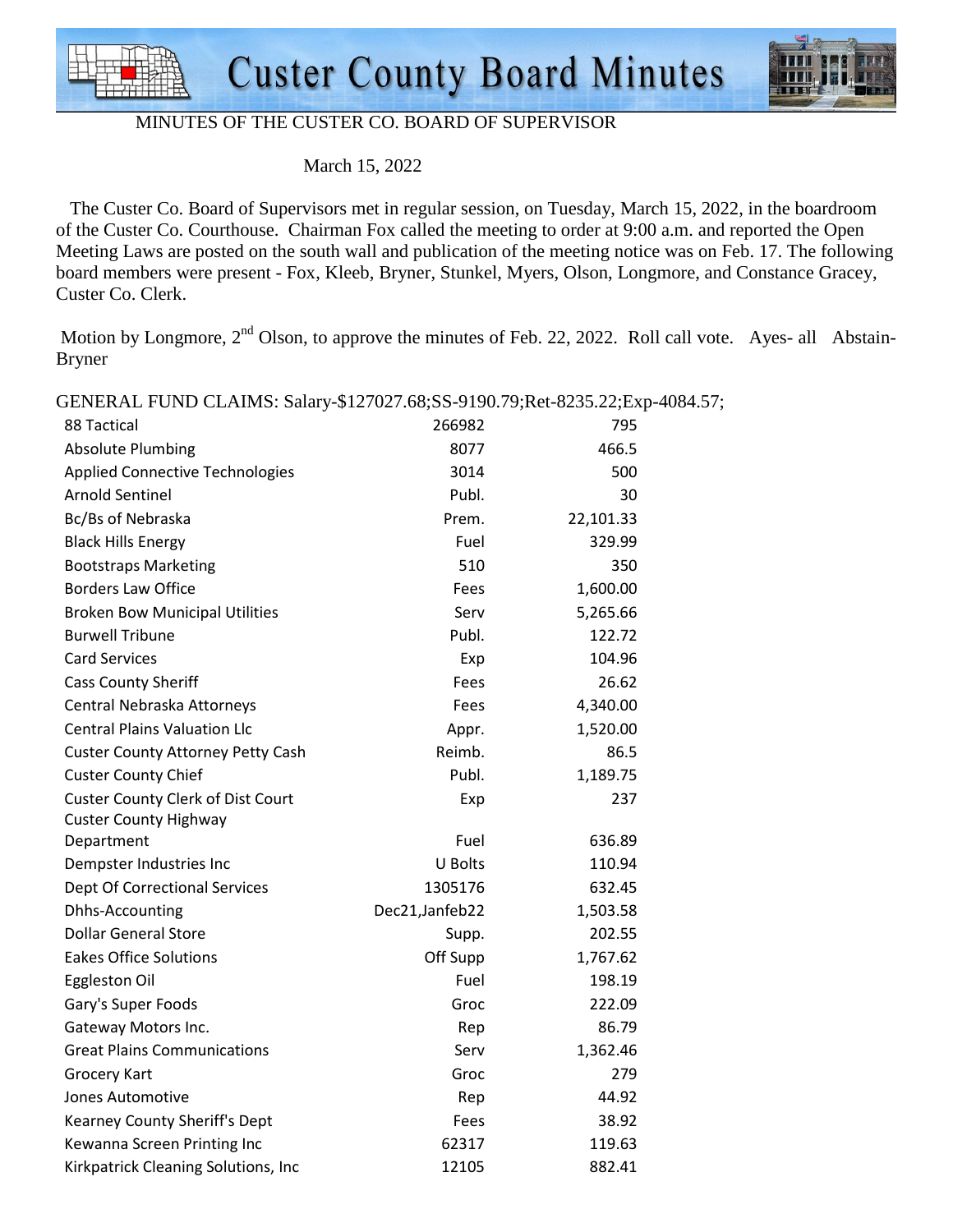

# **Custer County Board Minutes**



| Kyle Charron                                                                                         | Care            | 800      |
|------------------------------------------------------------------------------------------------------|-----------------|----------|
| Lancaster County Youth Services                                                                      | Reg/Supp.       | 5,037.00 |
| Lyne's                                                                                               | <b>Machines</b> | 950      |
| Marvin Planning Consultants Inc                                                                      | Contr.          | 500      |
| Microfilm Imaging Systems Mis                                                                        | 88477           | 96       |
| Mid-Nebraska Individual Services                                                                     |                 |          |
| <b>Bb</b>                                                                                            | Labor           | 152      |
| <b>Myers Construction</b>                                                                            | 6447            | 127.5    |
| Naco                                                                                                 | Reg.            | 275      |
| Ne Ass'n of County Treasurers                                                                        | Dues            | 50       |
| Ne Pasture Door                                                                                      | 10156           | 210.28   |
| Ne State Fire Marshall                                                                               | Inspect.        | 120      |
| O'brien's Hardware                                                                                   | Supp.           | 13.8     |
| Pathology Services, P.C.                                                                             | Psp.1760399     | 300      |
| <b>Platte Valley Communications</b>                                                                  | Contr.          | 900      |
| Presto-X                                                                                             | 1471946         | 64       |
| Rod's Body & Paint                                                                                   | Rep             | 803.38   |
| <b>Sandhills Motors</b>                                                                              | Rep             | 79.32    |
| Seven Springs Inc                                                                                    | 105756          | 11       |
| Stamm Romero & Associates Pc Llo                                                                     | Fees            | 615      |
| <b>Syndicate Publishing</b>                                                                          | Publ.           | 29.47    |
| The Radar Shop                                                                                       | 14124           | 79       |
| <b>Thomson Reuters - West</b>                                                                        | <b>Bk</b>       | 419      |
| Trotters Whoa & Go West                                                                              | Fuel            | 375.81   |
| Us Postal Service                                                                                    | Pstge           | 2,000.00 |
| Varney Healthmart                                                                                    | Inmates         | 11.95    |
| Village Uniform                                                                                      | 540513          | 23.08    |
| Zee Medical Service Inc #125                                                                         | Safety Repl.    | 64.5     |
| Motion by Myers, 2 <sup>nd</sup> Kleeb, to approve the General Fund claims. Roll call vote. Ayes-all |                 |          |

### ROAD FUND CLAIMS: Salary-\$91738.30;SS-6828.37;Ret-5960.41;

| <b>Akrs Equipment</b>                   | Parts     | 44.5      |
|-----------------------------------------|-----------|-----------|
| <b>Barco Municipal Products</b>         | In-242863 | 975       |
| Bc/Bs of Nebraska                       | Prem.     | 15,872.15 |
| <b>Bk Commodities Inc.</b>              | 163251    | 8,541.80  |
| <b>Broken Bow Municipal Utilities</b>   | Serv      | 1,053.05  |
| Callaway Light & Water                  | Serv      | 160.84    |
| Colonial Research Chemical Co           | Chem.     | 618.9     |
| <b>Contech Engineered Solution</b>      | 24398924  | 11,849.76 |
| <b>Cooperative Producers</b>            | 131582    | 1,878.94  |
| <b>Copycat Printing</b>                 | 199940    | 303.36    |
| <b>Custer County Chief</b>              | Publ.     | 146       |
| <b>Custer County Clerk</b>              | Pstge     | 30.74     |
| <b>Custer County Highway Petty Cash</b> | Reimb.    | 66.88     |
| <b>Custer Public Power District</b>     | Serv      | 108.39    |
| <b>Eakes Office Solutions</b>           | Off Supp  | 695.23    |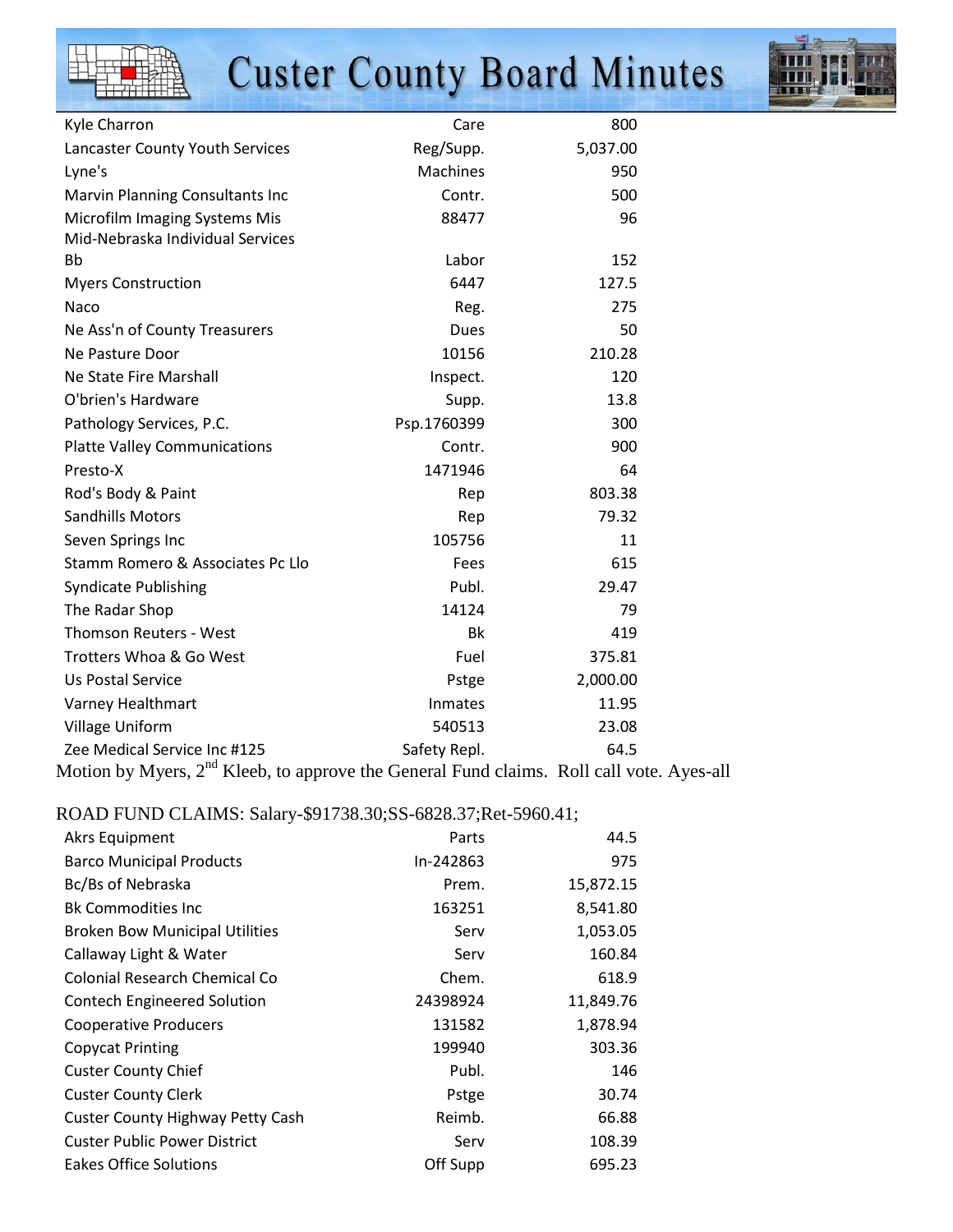

## **Custer County Board Minutes**



| <b>Eastwood Contracting</b>                                                               | Trucking       | 4,200.00 |             |
|-------------------------------------------------------------------------------------------|----------------|----------|-------------|
| <b>Edghill Motors Inc</b>                                                                 | 134621         | 205.95   |             |
| <b>Fastenal Company</b>                                                                   | Nekea188700    | 613.93   |             |
| Garrett Tires, Treads & Appliances                                                        | 70012253       | 1,221.75 |             |
| Gateway Motors Inc.                                                                       | 80487          | 9,017.31 |             |
| <b>Great Plains Communications</b>                                                        | Serv           | 163.67   |             |
| Holiday Inn                                                                               | <b>Rm</b>      | 139.95   |             |
| <b>Inland Truck Parts Company</b>                                                         | In-1074381     | 219      |             |
| <b>Interstate Battery Systems</b>                                                         | 2.30E+08       | 180.95   |             |
| <b>Island Supply Welding Company</b>                                                      | 261364         | 45.4     |             |
| K Jacobsen Services                                                                       | 32022          | 525      |             |
| <b>Kaco Supplies</b>                                                                      | 6579           | 4,329.00 |             |
| Mainelli Wagner & Associates, Inc                                                         | 2021 Bdg Inspe | 4,437.00 |             |
| <b>Martin Marietta</b>                                                                    | Contr.         | 9,402.23 |             |
| Matheson Trigas Inc                                                                       | 25220455       | 3,301.60 |             |
| Mead Lumber                                                                               | 36711795       | 3,691.18 |             |
| Mips Inc                                                                                  | Prog.          | 186.72   |             |
| Nmc Exchange Llc Ne Machinery                                                             |                |          |             |
| Co                                                                                        | Cui1036367     | 9,479.39 |             |
| O'brien's Hardware                                                                        | Supp.          | 10.77    |             |
| Orscheln Farm and Home                                                                    | Parts          | 176.37   |             |
| Paulsen, Inc                                                                              | 191174         | 3,696.85 |             |
| Rose Equipment Inc                                                                        | 13834          | 4,989.40 |             |
| <b>Sargent Municipal Utilities</b>                                                        | Serv           | 140.8    |             |
| Sargent Pipe Company                                                                      | 0060008-ln     | 361.72   |             |
| <b>School House Graphics</b>                                                              | Signs          | 161.27   |             |
| <b>Titan Machinery</b>                                                                    | 16644376 Gp    | 650      |             |
| V-Bar Sales & Service                                                                     | 23713          | 854.68   |             |
| Wenquist Inc.                                                                             | Parts          | 779.84   |             |
| Motion by Olson, 2 <sup>nd</sup> Stunkel, to approve the Road Fund claims. Roll call vote |                |          | $\Delta$ Ve |

Stunkel, to approve the Road Fund claims. Roll call vote. Ayes-all

#### COMMUNICATIONS FUND CLAIMS: Salary-\$14185.42;SS-1066.53;Ret-957.53;

| Bc/Bs of Nebraska                   | Prem.     | 2,697.72                                             |
|-------------------------------------|-----------|------------------------------------------------------|
| Centurylink                         | Serv      | 875.68                                               |
| <b>Consolidated Telephone</b>       | Serv      | 235.04                                               |
| <b>Custer Public Power District</b> | Serv      | 652.36                                               |
| Das State Accounting-Center Fin.    | Prog.     | 2,112.00                                             |
| <b>Great Plains Communications</b>  | Serv      | 901.92                                               |
| Mills Hardware                      | Parts     | 13.42                                                |
| Ne Central Telephone Co             | Serv      | 219.56                                               |
| <b>Platte Valley Communications</b> | Comp. Rep | 1,800.50                                             |
| Village Of Ansley                   | Serv      | 37.68                                                |
| 11. 1 0. 1 1 0. 1 1 0.              |           | $\mathbf{1}$ $\mathbf{1}$ $\mathbf{1}$<br>$\sqrt{2}$ |

Motion by Stunkel, 2<sup>nd</sup> Bryner, to approve the Communications Fund claims. Roll call vote. Ayes-all

DEEDS PRESERVATION and MODERNIZATON FUND CLAIMS: Salary-\$649.25;SS-49.66; Microfilm Imaging Systems Mis 88475 88475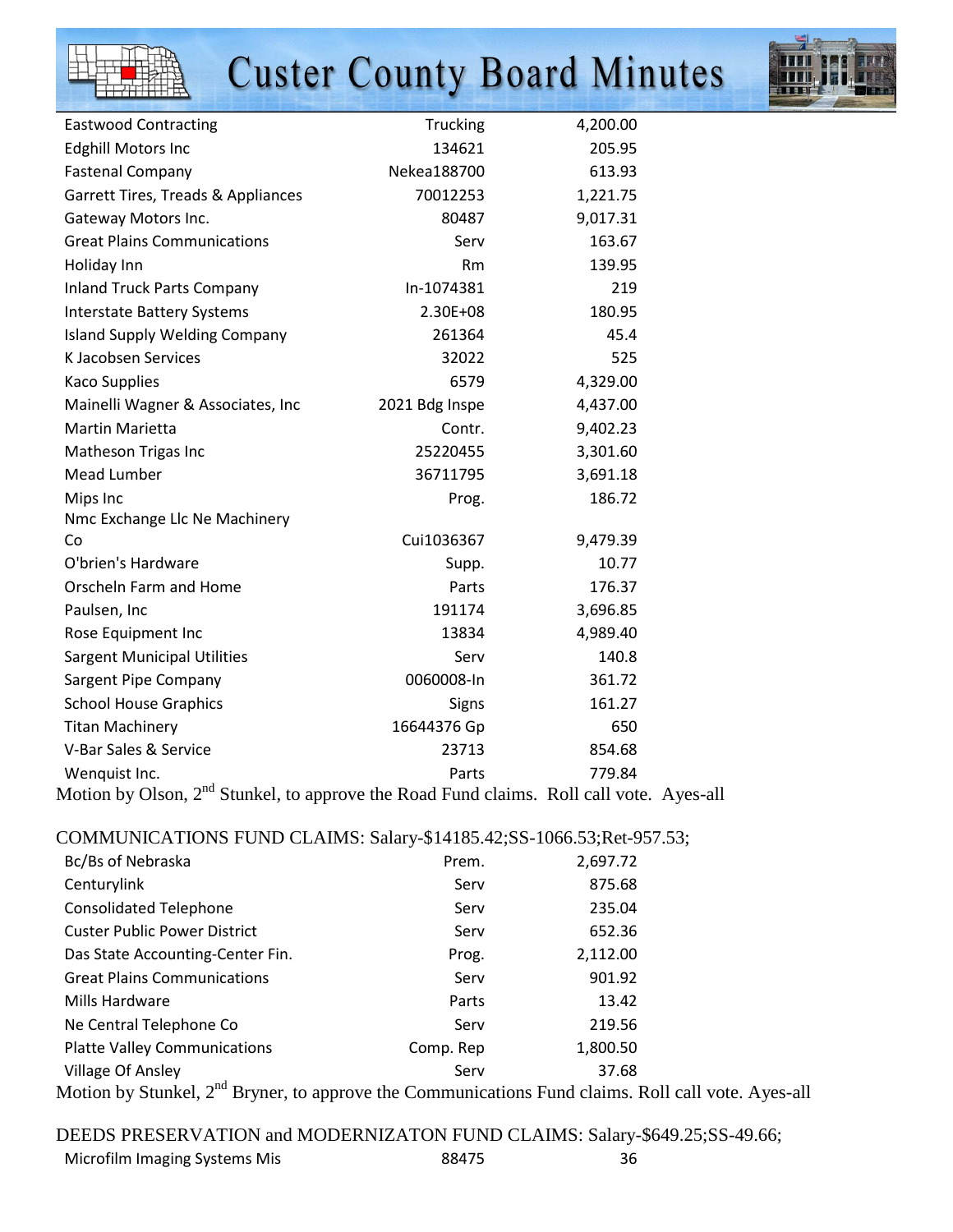



Mips Inc **Mips Inc. Prog.** 288.2

Motion by Bryner,  $2<sup>nd</sup>$  Olson, to approve the Deeds P&M Fund claims. Roll call vote. Ayes-all

### VISITORS PROMOTION FUND:

Sandhills Journey Scenic Byway 2022 Dues 890 Us Postal Service **Po Box Fee** 70 Motion by Bryner, 2<sup>nd</sup> Olson, to approve the Visitor Promotion Fund claims. Roll call vote. Ayes-all

Motion by Bryner, 2nd Kleeb, to adjourn as the Co. Board and convene as the **Board of Equalization at 9:10 a.m**. Roll call vote. Ayes-all Nays-none

L. Lymber, Co Assessor presented this Permissive Exemption application.

### **Motion by Stunkel, 2nd Longmore to deny a Permissive Exemption application for First Baptist Church, M. City, grain bins still on cement to be used for parking lot. Roll call vote. Ayes-all**

Motion by Kleeb, 2<sup>nd</sup> Bryner, to adjourn as the Board of Equalization and reconvene as the County Board at **9:15 a.m**. Roll call vote. Ayes-all Nays-none

C. Jacobsen, Hwy Supt.

Motion by Fox, 2<sup>nd</sup> Myers, to approve an application for City of Broken Bow, to go under road with three phase primary line to switching cabinet, .406 miles east, Hwy 2. Roll call vote. Ayes-all

Jacobsen reviewed the agreement for asphalt. Motion by Olson,  $2<sup>nd</sup>$  Myers, to approve Miller & Associates, Engineers for a 2023 Road Improvement Project-#177-P10, for three asphalt projects– Arnold River Road(9miles), Gates Road(6.1 miles), Sargent Road(5.1 miles). Roll call vote. Ayes-all

Motion by Stunkel, 2<sup>nd</sup> Bryner, to open the Bids @9:40 a.m. on a Motor Grader. Roll call vote. Ayes-all Bids were opened from NMC,CAT, and Murphy Tractor.

Motion by Olson, 2<sup>nd</sup> Myers, to accept NMC, CAT bid-\$324,000.00, for Motor Grader and make decision on trade in later in the meeting. Roll call vote. Ayes-all

Motion by Olson, 2<sup>nd</sup> Bryner, to open Bids @9:50 a.m. on a Wheel Loader. Roll call vote. Ayes-all Bids were opened from Titan, Murphy, Road Builders, NMC, CAT.

Motion by Stunkel, 2nd, to accept the bid from Titan w/trade. Died for lack of  $2<sup>nd</sup>$ .

After reviewing prices on trade in machines, these motions were made: Motion by Olson, 2<sup>nd</sup> Myers, to accept the bid from NMC, CAT on a Motor Grader w/trade in for \$272,000. Roll call vote. Ayes-all

Motion by Myers, 2<sup>nd</sup> Stunkel, to approve the bid from Titan Machinery on a Wheel Loader w/trade for \$234,000.00. Roll call vote. Ayes-all

K. Flynn, Recycling, reviewed inventory report for ending February. Reported bringing recycling trailers back has a few issues but getting it taken care of.

Motion by Olson,  $2<sup>nd</sup>$  Myers, to approve the February monthly fee reports for the Clerk, Reg of Deeds, Clerk Dist. Court, Sheriff, and Recycling. Roll call vote. Ayes-all